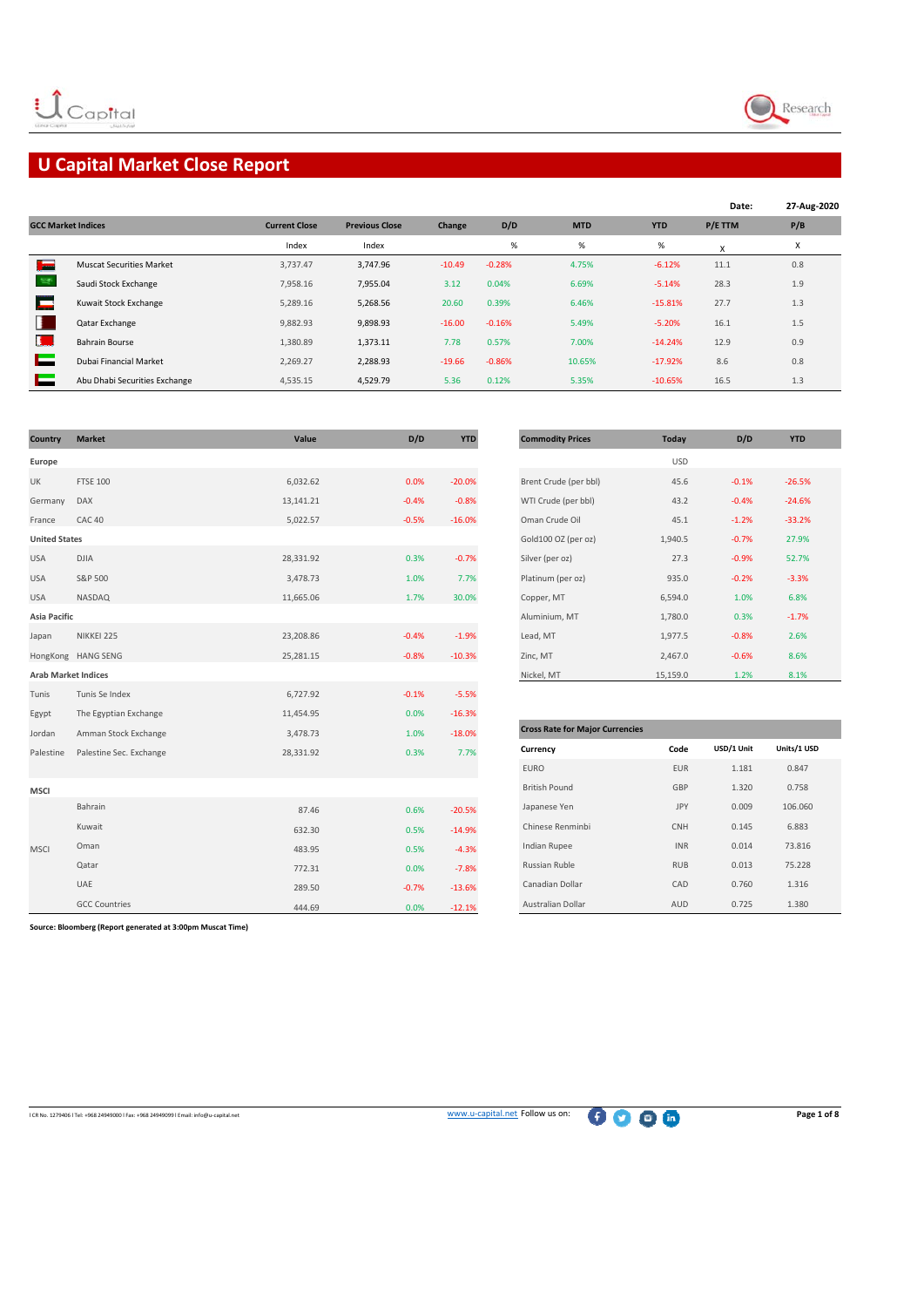



**Market Cap: OMR 19.8bn (USD 52.1bn)**

### **Muscat Securities Market**

**Current Previous DTD MTD YTD**<br>3,737.47 3,747.96 **-0.28%** 4.75% -6.12% **The State No. of Cos** MSM 30 3,737.47 3,747.96 ‐0.28% 4.75% ‐6.12% **Up Down** MSM Total Return Index **1.254.99 1.254.99 1.254.99 1.26% 1.25% 1.26% 1.26% 0.26% 1.26%** 0.26% Volume ('000) 6,788.72 47,227.33 ‐85.63% 14 9 Value (OMR'000) 881.09 **881.09 120.000 120.000 120.000 120.000 120.000 120.000 120.000 120.000 120.000 120.000 120.000 120.000 120.000 120.000 120.000 120.000 120.000 120.000 120.000 120.000 120.000 120.000 120.000 120.000** 1 **Sub‐Indices Unchanged** Financial Sector 6,052.13 6,051.30 0.01% 6.06% ‐4.68% 19 Industry Sector 3,998.93 3,996.06 0.07% 1.31% ‐4.93% Ξ Services Sector 1,575.78 1,569.02 0.43% 2.42% ‐16.91% MSM Shariah Index 524.29 523.78 0.10% 0.62% ‐2.20%

#### **MSM 30 Index (RHS) vs. Turnover (LHS)**



| <b>Top Equity Gainers</b>              | <b>Price</b> | Chg      | <b>Top Co. -Value</b>      | Price      | Value    | <b>Nationality Trading - Buy</b>  |       |     |
|----------------------------------------|--------------|----------|----------------------------|------------|----------|-----------------------------------|-------|-----|
| Companies                              | <b>OMR</b>   | %        | Companies                  | <b>OMR</b> | OMR' 000 | Value (OMR 000)                   |       |     |
| AL MAHA PETROLEUM PRODUCTS M           | 0.576        | 5.11%    | <b>BANKMUSCAT SAOG</b>     | 0.392      | 258.7    | <b>OMANIS</b>                     | 702.2 | 80% |
| OMAN UNITED INSURANCE CO               | 0.386        | 4.32%    | SOHAR INTERNATIONAL BANK   | 0.104      | 79.4     | GCC                               | 8.5   | 1%  |
| AL MAHA CERAMICS CO SAOC               | 0.209        | 3.98%    | OMAN TELECOMMUNICATIONS CO | 0.616      | 60.1     | ARABS                             | 0.8   | 0%  |
| AL-OMANIYA FINANCIAL SERVICE           | 0.080        | 3.90%    | AL-ANWAR CERAMIC TILES CO  | 0.157      | 58.3     | <b>OTHERS</b>                     | 169.6 | 19% |
| OMAN EDUCATION & TRAINING IN           | 0.240        | 3.45%    | AL SHAROIYA INVEST HOLDING | 0.071      | 56.7     |                                   |       |     |
|                                        |              |          |                            |            |          |                                   |       |     |
| <b>Top Equity Losers</b>               | Price        | Chg      | <b>Top Co. - Volume</b>    | Price      | Volume   | <b>Nationality Trading - Sell</b> |       |     |
| Companies                              | <b>OMR</b>   | %        | Companies                  | <b>OMR</b> | '000     | Value (OMR 000)                   |       |     |
| <b>HSBC BANK OMAN</b>                  | 0.094        | $-3.09%$ | <b>MUSCAT FINANCE</b>      | 0.051      | 795.6    | <b>OMANIS</b>                     | 812.1 | 92% |
| <b>BANKMUSCAT SAOG</b>                 | 0.392        | $-2.49%$ | AL SHARQIYA INVEST HOLDING | 0.071      | 795.3    | GCC.                              | 2.6   | 0%  |
| OMAN & EMIRATES INV(OM)50%             | 0.048        | $-2.04%$ | SOHAR INTERNATIONAL BANK   | 0.104      | 766.9    | ARABS                             | 0.4   | 0%  |
| <b>MUSCAT FINANCE</b>                  | 0.051        | $-1.92%$ | <b>BANKMUSCAT SAOG</b>     | 0.392      | 661.1    | <b>OTHERS</b>                     | 66.1  | 7%  |
| <b>GALFAR ENGINEERING&amp;CONTRACT</b> | 0.052        | $-1.89%$ | OMAN INVESTMENT & FINANCE  | 0.094      | 471.4    |                                   |       |     |



Source: MSM, Bloomberg, Mubasher

<sup>l</sup> CR No. <sup>1279406</sup> <sup>l</sup> Tel: +968 <sup>24949000</sup> <sup>l</sup> Fax: +968 <sup>24949099</sup> <sup>l</sup> Email: info@u‐capital.net www.u‐capital.net Follow us on: **Page 2 of 8**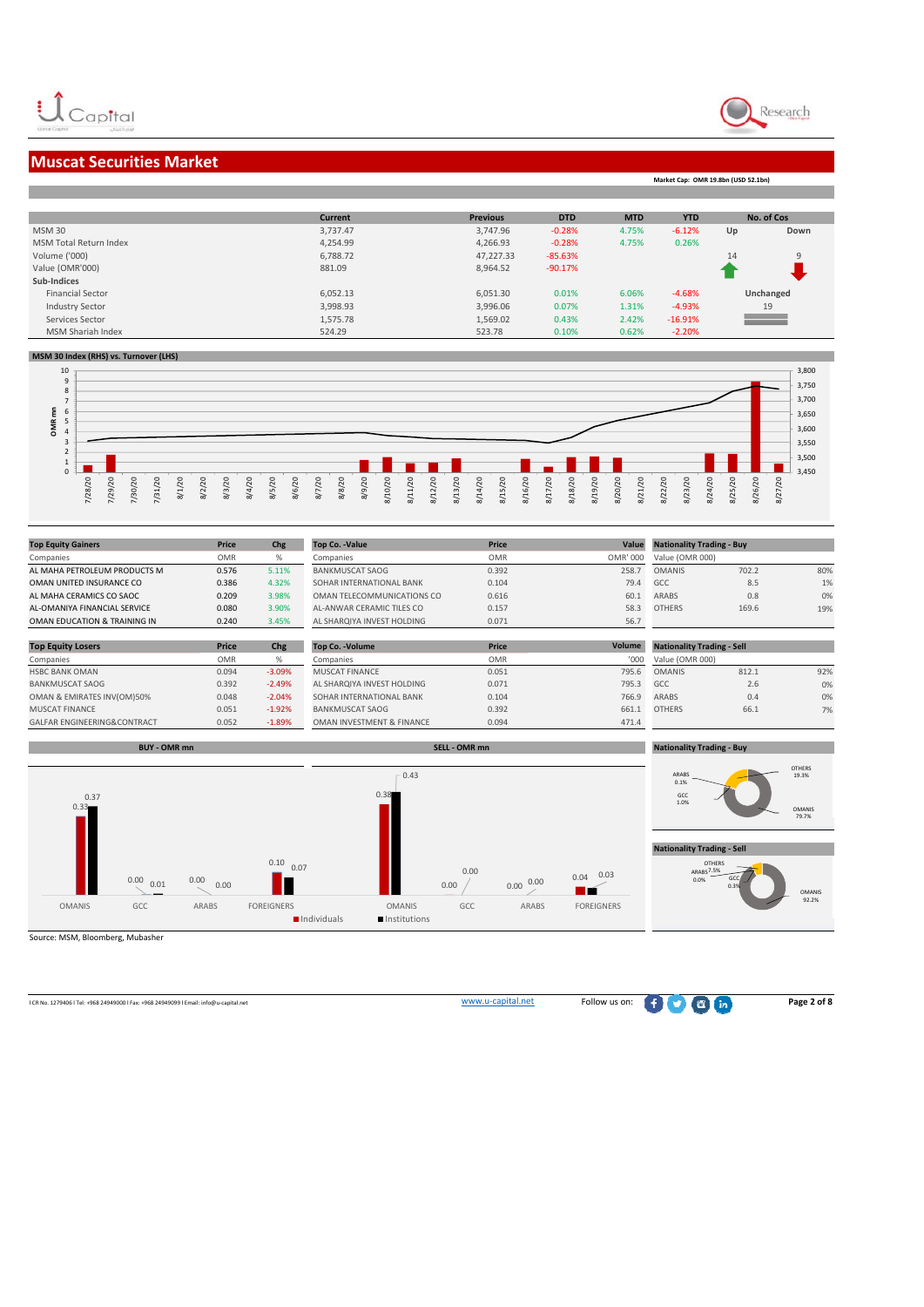# **Saudi Stock Exchange ‐ Tadawul**

### **Market Summary Indicators**

|                                          | <b>Current</b> | <b>Previous</b> | <b>DTD</b> | <b>MTD</b> | <b>YTD</b> |
|------------------------------------------|----------------|-----------------|------------|------------|------------|
| Tadawul Index                            | 7,958.16       | 7,955.04        | 0.04%      | 6.69%      | $-5.14%$   |
| Volume ('000)                            | 299,323.80     | 388,652.60      | $-22.98%$  |            |            |
| Value (SAR'000)                          | 6,400,200      | 9,459,545       | $-32.34%$  |            |            |
| <b>Selected Sub-Indices</b>              |                |                 |            |            |            |
| Tadawul Food & Beverages                 | 5,547.44       | 5,549.28        | $-0.03%$   | 4.16%      | 27.42%     |
| Tadawul Commercial & Prof Serv.          | 4,047.31       | 4,052.16        | $-0.12%$   | 2.36%      | $-15.18%$  |
| <b>Tadawul Materials</b>                 | 4,950.00       | 4,949.48        | 0.01%      | 5.74%      | $-4.19%$   |
| <b>Tadawul Transportation</b>            | 4,193.96       | 4,183.99        | 0.24%      | 6.44%      | $-4.58%$   |
| <b>Tadawul Energy</b>                    | 5,324.37       | 5,317.73        | 0.12%      | 5.75%      | $-2.17%$   |
| <b>Tadawul Utilities</b>                 | 3,508.82       | 3,484.98        | 0.68%      | 1.10%      | $-20.25%$  |
| Tadawul Cons Dura & App                  | 4,090.86       | 4,024.65        | 1.65%      | 11.69%     | 16.67%     |
| <b>Tadawul Consumer Svc</b>              | 3,846.93       | 3,817.55        | 0.77%      | 8.41%      | $-2.83%$   |
| <b>Tadawul Media</b>                     | 8,883.59       | 8,920.38        | $-0.41%$   | 22.43%     | $-5.51%$   |
| <b>Tadawul Banks</b>                     | 7,101.17       | 7,114.98        | $-0.19%$   | 9.65%      | $-12.41%$  |
| <b>Tadawul Diversified Fin</b>           | 3,573.18       | 3,511.19        | 1.77%      | 8.85%      | 8.20%      |
| <b>Tadawul Insurance</b>                 | 5,259.72       | 5,249.85        | 0.19%      | 3.78%      | 16.53%     |
| Tadawul RE Mgmt & Dev                    | 2,804.94       | 2,789.15        | 0.57%      | 5.21%      | $-10.45%$  |
| <b>Tadawul Telecom</b>                   | 6,341.62       | 6,343.82        | $-0.03%$   | $-0.34%$   | $-2.03%$   |
| <b>Tadawul Retailing</b>                 | 7,839.44       | 7,834.82        | 0.06%      | 12.88%     | 1.85%      |
| Tadawul Food & Staples Retailing         | 9,979.03       | 9,978.40        | 0.01%      | 4.43%      | 50.83%     |
| Tadawul Health Care Equipment & Services | 4,841.69       | 4,823.40        | 0.38%      | 5.08%      | 29.81%     |
| Tadawul Pharma, Biotech & Life Science   | 4,195.25       | 4,188.66        | 0.16%      | 1.44%      | 16.70%     |
| <b>Tadawul REITs</b>                     | 3,931.06       | 3,928.18        | 0.07%      | 3.26%      | $-6.35%$   |
| <b>Tadawul Capital Goods</b>             | 4,628.07       | 4,555.93        | 1.58%      | 12.24%     | 6.83%      |

### **Tadawul Index (RHS) vs. Turnover (LHS)**



| <b>Top Equity Gainers</b>                                                              | Price | Chg      | <b>Top Co. -Value</b>        | Price             | Value           | <b>Market Capitalization</b> |             |
|----------------------------------------------------------------------------------------|-------|----------|------------------------------|-------------------|-----------------|------------------------------|-------------|
| Companies                                                                              | SAR   | %        | Companies                    | SAR               | <b>SAR' 000</b> | (In Billion)                 |             |
| TOURISM ENTERPRISE CO/ SHAMS                                                           | 36.60 | 9.75%    | <b>SAUDI FISHERIES</b>       | 34.80             | 417,547.0       | <b>USD</b>                   | <b>SAR</b>  |
| ALUJAIN HOLDING                                                                        | 40.25 | 8.34%    | DAR AL ARKAN REAL ESTATE DEV | 8.13              | 285,840.2       | 2389                         | 8,848       |
| ALAHLI TAKAFUL CO                                                                      | 29.85 | 6.99%    | SAUDI ARABIAN OIL CO         | 34.95             | 182,455.4       |                              |             |
| <b>SAUDI FISHERIES</b>                                                                 | 34.80 | 6.10%    | SAUDI ARABIA REFINERIES CO   | 75.00             | 178,252.1       |                              |             |
| MIDDLE EAST SPECIALIZED CABL                                                           | 11.74 | 5.58%    | AL RAJHI BANK                | 66.00             | 164,478.3       |                              |             |
|                                                                                        |       |          |                              |                   |                 |                              |             |
| <b>Top Equity Losers</b>                                                               | Price | Chg      | <b>Top Co. - Volume</b>      | Price             | volume          |                              |             |
| Companies                                                                              | SAR   | %        | Companies                    | SAR               | 000             |                              |             |
| SALAMA COOPERATIVE INSURANCE                                                           | 13.92 | $-3.47%$ | DAR AL ARKAN REAL ESTATE DEV | 8.13              | 35,400.9        |                              |             |
| FILING & PACKING MATERIALS M                                                           | 48.10 | $-1.54%$ | <b>SAUDI FISHERIES</b>       | 34.80             | 12,079.8        |                              |             |
| SAUDI BRITISH BANK                                                                     | 27.55 | $-1.43%$ | SAUDI ELECTRICITY CO         | 15.86             | 8,516.7         |                              |             |
| <b>BANQUE SAUDI FRANSI</b>                                                             | 32.85 | $-1.20%$ | <b>ARABIAN PIPES CO</b>      | 15.90             | 8,390.2         |                              |             |
| SAUDI STEEL PIPE CO                                                                    | 19.06 | $-1.14%$ | TAKWEEN ADVANCED INDUSTRIES  | 9.86              | 8,263.2         |                              |             |
| Source: Bloomberg                                                                      |       |          |                              |                   |                 |                              |             |
|                                                                                        |       |          |                              |                   |                 |                              |             |
| I CR No. 1279406   Tel: +968 24949000   Fax: +968 24949099   Email: info@u-capital.net |       |          |                              | www.u-capital.net | Follow us on:   |                              | Page 3 of 8 |

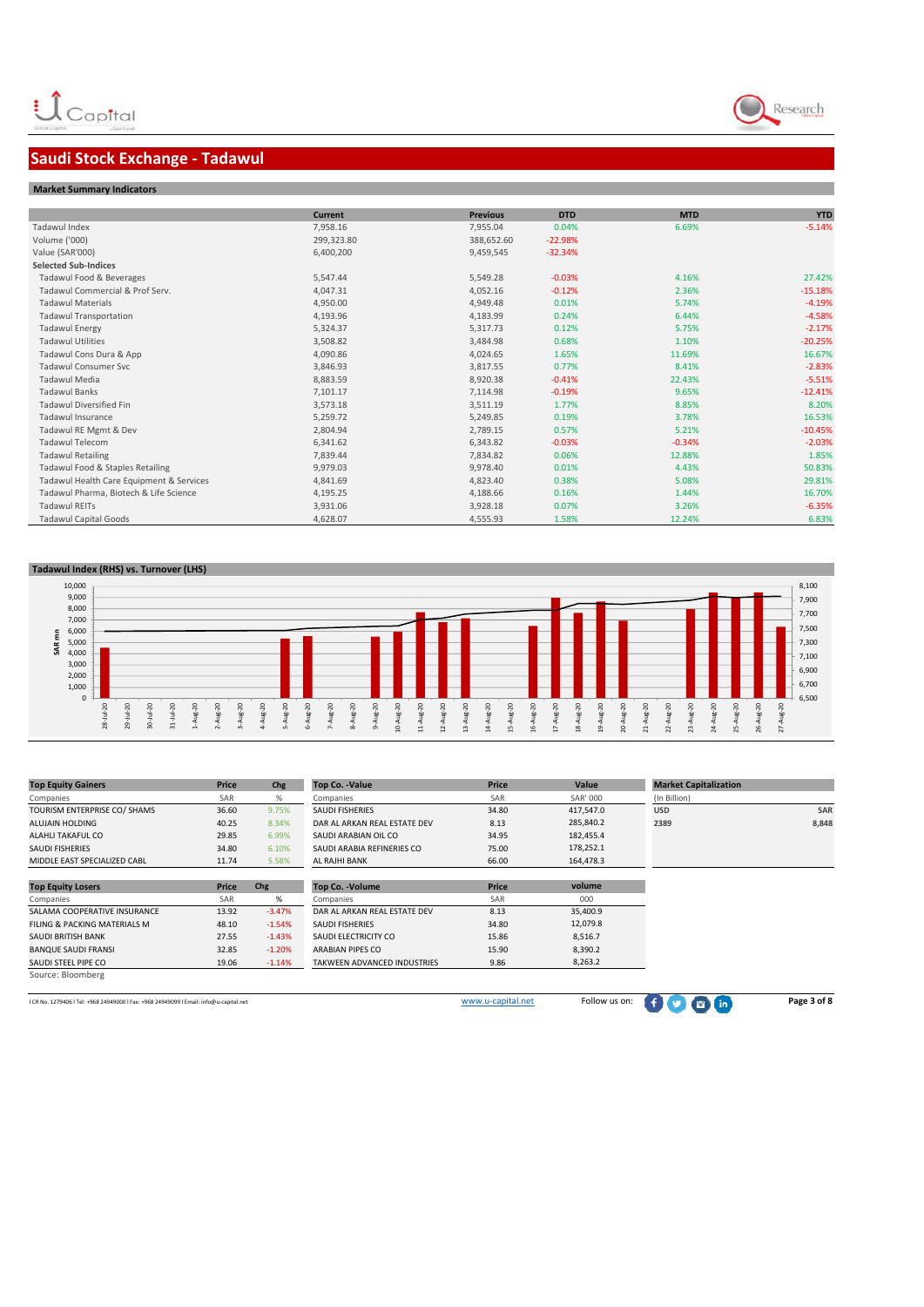



# **Dubai Financial Market**

### **Market Summary Indicators**

|                              | <b>Current</b> | <b>Previous</b> | <b>DTD</b> | <b>MTD</b> | <b>YTD</b> |
|------------------------------|----------------|-----------------|------------|------------|------------|
| Dubai Financial Market Index | 2,269.27       | 2,288.93        | $-0.86%$   | 10.7%      | $-17.9%$   |
| Volume ('000)                | 374,290        | 224,244         | 66.9%      |            |            |
| Value (AED'000)              | 338,754        | 281,448         | 20.4%      |            |            |
| Sub-Indices                  |                |                 |            |            |            |
| Real Estate & Construction   | 2,786.50       | 2.828.74        | $-1.5%$    | 7.2%       | $-24.7%$   |
| Banking                      | 2,247.47       | 2,267.97        | $-0.9%$    | 15.6%      | $-18.7%$   |
| Investment and Financial     | 2,023.00       | 2,025.02        | $-0.1%$    | 5.8%       | $-9.7%$    |
| Insurance                    | 1,800.93       | 1,769.98        | 1.7%       | 6.2%       | 4.7%       |
| <b>Consumer Staples</b>      | 78.42          | 79.01           | $-0.7%$    | $-1.2%$    | $-29.9%$   |
| Services                     | 565.41         | 568.21          | $-0.5%$    | 1.6%       | 5.8%       |
| Industiral                   | 98.41          | 98.41           | 0.0%       | 0.0%       | 0.0%       |
| Telecommunication            | 921.61         | 926.67          | $-0.5%$    | 7.5%       | $-1.1%$    |
| Transportation               | 689.71         | 689.27          | 0.1%       | 6.4%       | $-13.6%$   |



| <b>Top Equity Gainers</b>         | Price | Chg    | <b>Top Co. -Value</b>             | Price |
|-----------------------------------|-------|--------|-----------------------------------|-------|
| Companies                         | AED   | %      | Companies                         | AFD   |
| AL SALAM BANK SUDAN               | 1.60  | 11.11% | <b>EMIRATES NBD PJSC</b>          | 11.10 |
| <b>DAR AL TAKAFUL</b>             | 0.79  | 10.81% | UNION PROPERTIES PISC             | 0.30  |
| ARAB INSURANCE GROUP(BSC)-\$      | 1.42  | 9.23%  | <b>EMAAR PROPERTIES PISC.</b>     | 2.93  |
| AL SALAM GROUP HOLDING CO         | 0.29  | 4.33%  | <b>ISLAMIC ARAB INSURANCE COM</b> | 0.66  |
| <b>DUBAI REFRESHMENTS COMPANY</b> | 9.40  | 4.10%  | <b>DUBAI ISLAMIC BANK</b>         | 4.14  |

| <b>Top Equity Losers</b>  | Price | Chg      | <b>Top Co. - Volume</b>           | Price | Volume   |
|---------------------------|-------|----------|-----------------------------------|-------|----------|
| Companies                 | AED   | %        | Companies                         | AED   | 000      |
| ARABTEC HOLDING CO PJSC   | 0.61  | $-4.97%$ | UNION PROPERTIES PJSC             | 0.30  | 225,015. |
| KHALEEJI COMMERCIAL BANK  | 0.33  | $-4.84%$ | <b>ISLAMIC ARAB INSURANCE COM</b> | 0.66  | 31,019.6 |
| TAKAFUL EMARAT INSURANCE  | 1.38  | $-4.83%$ | DEYAAR DEVELOPMENT PJSC           | 0.30  | 27,196.6 |
| NATIONAL INTERNATIONAL CO | 0.81  | $-4.71%$ | <b>EMAAR PROPERTIES PISC.</b>     | 2.93  | 13,428.1 |
| UNION PROPERTIES PJSC     | 0.30  | $-4.50%$ | ARABTEC HOLDING CO PJSC           | 0.61  | 12.975.7 |
| Source: Bloomberg         |       |          |                                   |       |          |

| <b>Top Equity Gainers</b>    | Price      | Chg    | <b>Top Co. -Value</b>             | Price | Value     | <b>Market Cap - DFMGI</b> |     |
|------------------------------|------------|--------|-----------------------------------|-------|-----------|---------------------------|-----|
| Companies                    | <b>AED</b> |        | Companies                         | AED   | AED' 000  | (In Billion)              |     |
| AL SALAM BANK SUDAN          | 1.60       | 11.11% | <b>EMIRATES NBD PJSC</b>          | 11.10 | 130,405.0 | <b>USD</b>                | AED |
| DAR AL TAKAFUL               | 0.79       | 10.81% | UNION PROPERTIES PJSC             | 0.30  | 68,100.0  | 67                        | 248 |
| ARAB INSURANCE GROUP(BSC)-\$ | 1.42       | 9.23%  | <b>EMAAR PROPERTIES PJSC</b>      | 2.93  | 39,545.6  |                           |     |
| AL SALAM GROUP HOLDING CO    | 0.29       | 4.33%  | <b>ISLAMIC ARAB INSURANCE COM</b> | 0.66  | 20,608.7  |                           |     |
| DUBAI REFRESHMENTS COMPANY   | 9.40       | 4.10%  | <b>DUBAI ISLAMIC BANK</b>         | 4.14  | 18.719.3  |                           |     |
|                              |            |        |                                   |       |           |                           |     |

| Co. -Volume                   | Price      | <b>Volume</b> |  |
|-------------------------------|------------|---------------|--|
| anies                         | <b>AFD</b> | 000           |  |
| N PROPERTIES PJSC             | 0.30       | 225.015.4     |  |
| <b>IIC ARAB INSURANCE COM</b> | 0.66       | 31.019.6      |  |
| AR DEVELOPMENT PJSC           | 0.30       | 27.196.6      |  |
| <b>AR PROPERTIES PJSC</b>     | 2.93       | 13.428.1      |  |
|                               |            |               |  |

| <b>Market Cap -DFMGI</b> |            |
|--------------------------|------------|
| In Billion)              |            |
| <b>JSD</b>               | <b>AED</b> |
| 57                       | 248        |
|                          |            |
|                          |            |

**l** CR No. 1279406 l Tel: +968 24949000 l Fax: +968 24949009 l Email: info@u‐capital.net **www.u‐capital.net** Follow us on: **Page 4 of 8**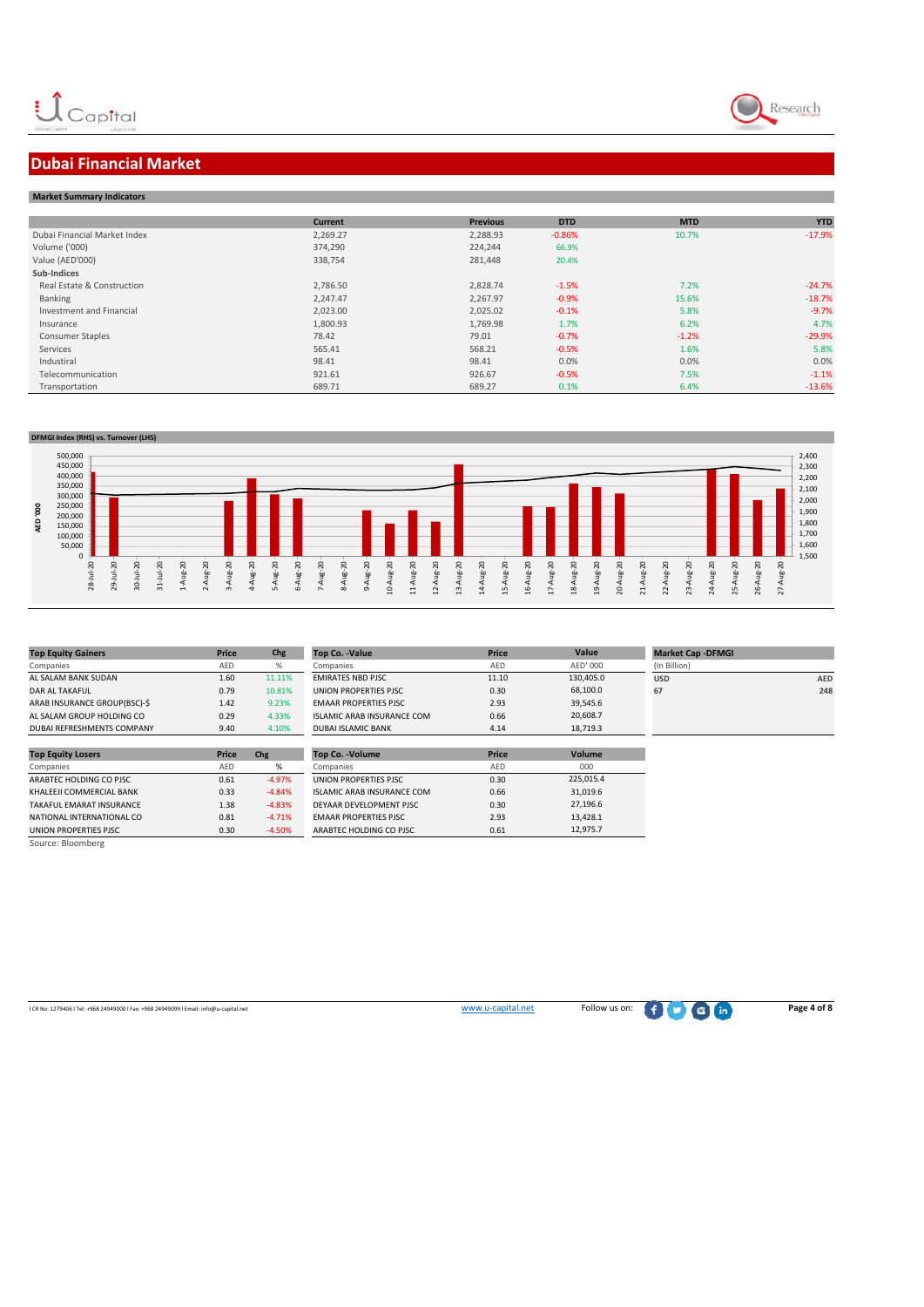

# **Abu Dhabi Securities Market**

### **Market Summary Indicators**

|                                   | <b>Current</b> | <b>Previous</b> | <b>DTD</b> | <b>MTD</b> | <b>YTD</b> |
|-----------------------------------|----------------|-----------------|------------|------------|------------|
| Abu Dhabi Securities Market Index | 4,535.15       | 4.529.79        | 0.12%      | 5.35%      | $-10.65%$  |
| Volume ('000)                     | 97,003.57      | 90.759.25       | 6.88%      |            |            |
| Value (AED'000)                   | 345,894.60     | 340.764.80      | 1.51%      |            |            |
| Sub-Indices                       |                |                 |            |            |            |
| Banking                           | 7,572.99       | 7,559.07        | 0.18%      | 5.34%      | $-24.45%$  |
| Telecommunication                 | 4,187.06       | 4,177.15        | 0.24%      | 1.56%      | 3.30%      |
| <b>Consumer Services</b>          | 6,570.82       | 6.641.56        | $-1.07%$   | 7.53%      | 62.83%     |
| Insurance                         | 1,911.56       | 1,911.00        | 0.03%      | 6.32%      | 1.80%      |
| Industrials                       | 1,348.08       | 1,348.59        | $-0.04%$   | 9.29%      | 5.20%      |
| Invst and Financial Services      | 2,704.14       | 2,699.65        | 0.17%      | 12.38%     | 98.69%     |
| Energy                            | 1,725.74       | 1,710.27        | 0.90%      | 3.82%      | 5.32%      |
| Services                          | 2,559.32       | 2.577.03        | $-0.69%$   | 3.68%      | $-2.86%$   |
| Real Estate                       | 3,129.31       | 3,168.93        | $-1.25%$   | 17.02%     | $-5.73%$   |



| <b>Top Equity Gainers</b>       | Price      | Chg   | <b>Top Co. -Value</b>            | Price      |
|---------------------------------|------------|-------|----------------------------------|------------|
| Companies                       | <b>AFD</b> | %     | Companies                        | <b>AFD</b> |
| ABU DHABI NATL CO FOR BUILDI    | 0.29       | 5.80% | INTL FISH FARMING CO PJSC        | 36.56      |
| ABU DHABI NATIONAL ENERGY CO    | 1.51       | 4.14% | ALDAR PROPERTIES PJSC            | 2.04       |
| <b>RAK PROPERTIES</b>           | 0.40       | 1.79% | FIRST ABU DHABI BANK PJSC        | 11.42      |
| <b>METHAQ TAKAFUL INSURANCE</b> | 0.64       | 1.59% | <b>EMIRATES TELECOM GROUP CO</b> | 16.90      |
| RAS AL KHAIMAH CEMENT CO PSC    | 0.72       | 1.26% | ABU DHABI COMMERCIAL BANK        | 5.65       |

| <b>Top Equity Losers</b>    | Price      | Chg       | <b>Top Co. - Volume</b>        | Price |
|-----------------------------|------------|-----------|--------------------------------|-------|
| Companies                   | <b>AFD</b> | %         | Companies                      | AED   |
| NATIONAL MARINE DREDGING CO | 4.94       | $-5.00\%$ | <b>ALDAR PROPERTIES PJSC</b>   | 2.04  |
| ARKAN BUILDING MATERIALS CO | 0.57       | $-2.40%$  | <b>ESHRAQ INVESTMENTS PJSC</b> | 0.39  |
| ALDAR PROPERTIES PJSC       | 2.04       | $-1.45%$  | FIRST ABU DHABI BANK PJSC      | 11.42 |
| ABU DHABI COMMERCIAL BANK   | 5.65       | $-1.40%$  | ABU DHABI NATIONAL ENERGY CO   | 1.51  |
| <b>AGTHIA GROUP PJSC</b>    | 3.00       | $-1.32%$  | ABU DHABI COMMERCIAL BANK      | 5.65  |
| Source: Bloomberg           |            |           |                                |       |

| <b>Top Equity Gainers</b>    | Price      | Chg   | Top Co. -Value            | Price      | Value    | <b>Market Cap - ADSMI</b> |            |
|------------------------------|------------|-------|---------------------------|------------|----------|---------------------------|------------|
| Companies                    | <b>AED</b> |       | Companies                 | <b>AED</b> | AED' 000 | (In Billion)              |            |
| ABU DHABI NATL CO FOR BUILDI | 0.29       | 5.80% | INTL FISH FARMING CO PJSC | 36.56      | 85,603.8 | <b>USD</b>                | <b>AED</b> |
| ABU DHABI NATIONAL ENERGY CO | 1.51       | 4.14% | ALDAR PROPERTIES PJSC     | 2.04       | 84.201.4 | 182                       | 676        |
| <b>RAK PROPERTIES</b>        | 0.40       | 1.79% | FIRST ABU DHABI BANK PJSC | 11.42      | 75,268.2 |                           |            |
| METHAQ TAKAFUL INSURANCE     | 0.64       | 1.59% | EMIRATES TELECOM GROUP CO | 16.90      | 26,071.8 |                           |            |
| RAS AL KHAIMAH CEMENT CO PSC | 0.72       | 1.26% | ABU DHABI COMMERCIAL BANK | 5.65       | 25.493.5 |                           |            |
|                              |            |       |                           |            |          |                           |            |

| Top Co. -Volume                | Price      | <b>Volume</b> |
|--------------------------------|------------|---------------|
| Companies                      | <b>AFD</b> | 000           |
| ALDAR PROPERTIES PJSC          | 2.04       | 40.922.6      |
| <b>ESHRAQ INVESTMENTS PJSC</b> | 0.39       | 13,846.7      |
| FIRST ABU DHABI BANK PJSC      | 11.42      | 6.622.9       |
| ABU DHABI NATIONAL ENERGY CO   | 1.51       | 5.033.0       |
| ABU DHABI COMMERCIAL BANK      | 5.65       | 4.529.9       |

<sup>l</sup> CR No. <sup>1279406</sup> <sup>l</sup> Tel: +968 <sup>24949000</sup> <sup>l</sup> Fax: +968 <sup>24949099</sup> <sup>l</sup> Email: info@u‐capital.net www.u‐capital.net Follow us on: **Page 5 of 8**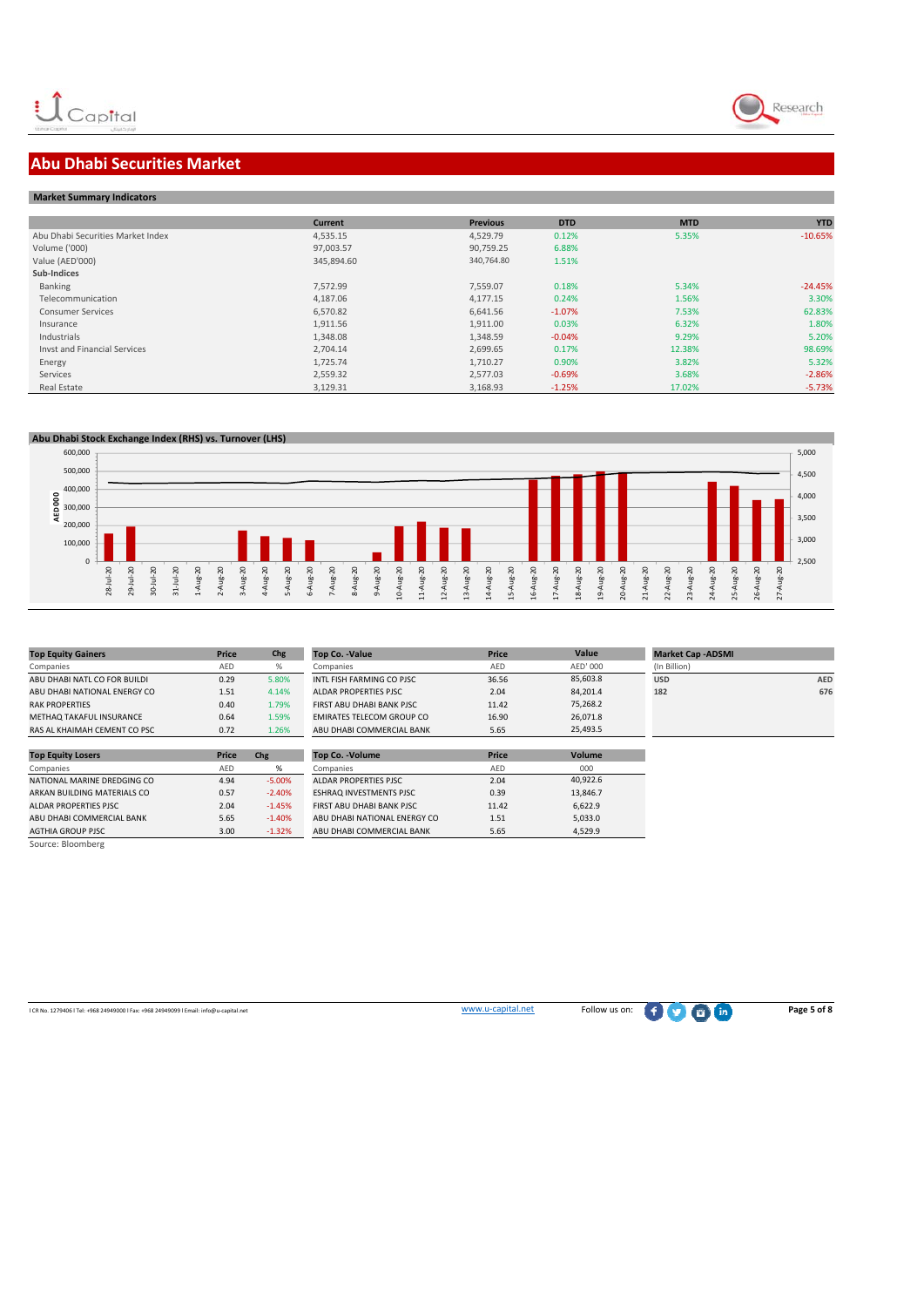

### **Kuwait Stock Exchange**

#### **Market Summary Indicators**

|                           | <b>Current</b> | <b>Previous</b> | <b>DTD</b> | <b>MTD</b> | <b>YTD</b> |
|---------------------------|----------------|-----------------|------------|------------|------------|
| Kuwait All Share Index    | 5,289.16       | 5,268.56        | 0.39%      | 6.46%      | $-15.81%$  |
| Volume ('000)             | 205,990.00     | 204,033.90      | 0.96%      |            |            |
| Value (KWD'000)           | 29,160.04      | 31,865.57       | $-8.49%$   |            |            |
| Sub-Indices               |                |                 |            |            |            |
| Industrials               | 764.92         | 764.13          | 0.10%      | $-1.12%$   | $-17.53%$  |
| Banks                     | 1,229.69       | 1,223.37        | 0.52%      | 9.41%      | $-17.06%$  |
| Consumer Goods            | 807.62         | 805.59          | 0.25%      | 11.63%     | 26.75%     |
| <b>Consumer Service</b>   | 718.60         | 719.27          | $-0.09%$   | $-4.85%$   | $-32.98%$  |
| Real Estate               | 881.42         | 878.95          | 0.28%      | 4.20%      | $-16.74%$  |
| <b>Financial Services</b> | 869.61         | 865.14          | 0.52%      | 3.99%      | $-19.59%$  |
| Telecom                   | 1,073.55       | 1,070.53        | 0.28%      | 6.28%      | $-3.86%$   |
| <b>Health Care</b>        | 829.21         | 829.21          | 0.00%      | $-1.19%$   | $-6.26%$   |
| Insurance                 | 961.48         | 959.36          | 0.22%      | 2.48%      | 0.80%      |
| <b>Basic Materials</b>    | 780.24         | 787.22          | $-0.89%$   | 2.33%      | $-14.08%$  |
| Oil and Gas               | 1,101.58       | 1,095.03        | 0.60%      | 0.58%      | $-11.03%$  |
| Utilities                 | 1,000.00       | 1,000.00        | 0.00%      | 0.00%      | 0.00%      |
| Technology                | 494.70         | 458.33          | 7.94%      | 6.25%      | $-3.95%$   |

### **Kuwait Stock Exchange (RHS) vs. Turnover (LHS)**



| Price      | Chg       | <b>Top Co. -Value</b>            | Price  | Value       | <b>Market Cap - KWSEAS</b> |            |
|------------|-----------|----------------------------------|--------|-------------|----------------------------|------------|
| KWd        | %         | Companies                        | KWd    | KWd '000    | (In Billion)               |            |
| 90.70      | 20.93%    | AHLI UNITED BANK B.S.C           | 226.00 | 4,284,475.6 | <b>USD</b>                 | <b>KWD</b> |
| 68.80      | 9.55%     | NATIONAL BANK OF KUWAIT          | 866.00 | 4,048,175.6 | 100.75                     | 30.44      |
| 92.00      | 8.88%     | ARZAN FINANCIAL GROUP FOR FI     | 56.90  | 1,677,793.2 |                            |            |
| 68.00      | 7.94%     | MOBILE TELECOMMUNICATIONS CO     | 592.00 | 1,140,703.6 |                            |            |
| 93.90      | 7.93%     | AAYAN LEASING & INVESTMENT       | 56.30  | 1,126,189.6 |                            |            |
|            |           |                                  |        |             |                            |            |
| Price      | Chg       | <b>Top Co. - Volume</b>          | Price  | Volume      |                            |            |
| <b>KWd</b> |           | Companies                        | KWd    | 000         |                            |            |
| 74.80      | $-14.12%$ | ARZAN FINANCIAL GROUP FOR FI     | 56.90  | 30,251.1    |                            |            |
| 58.40      | $-9.60%$  | AAYAN LEASING & INVESTMENT       | 56.30  | 20,159.9    |                            |            |
| 34.70      | $-8.68%$  | AHLI UNITED BANK B.S.C           | 226.00 | 19.018.8    |                            |            |
| 76.50      | $-8.49%$  | <b>GULF PETROLEUM INVESTMENT</b> | 19.00  | 14,133.3    |                            |            |
|            |           |                                  |        |             |                            |            |
|            |           |                                  |        |             |                            |            |

**CR No. 1279406 l Tel: +968 24949000 l Fax: +968 24949099 l Email: info@u-capital.net Page 6 of 8**<br>
WWW.u–capital.net Follow us on: ● Page 6 of 8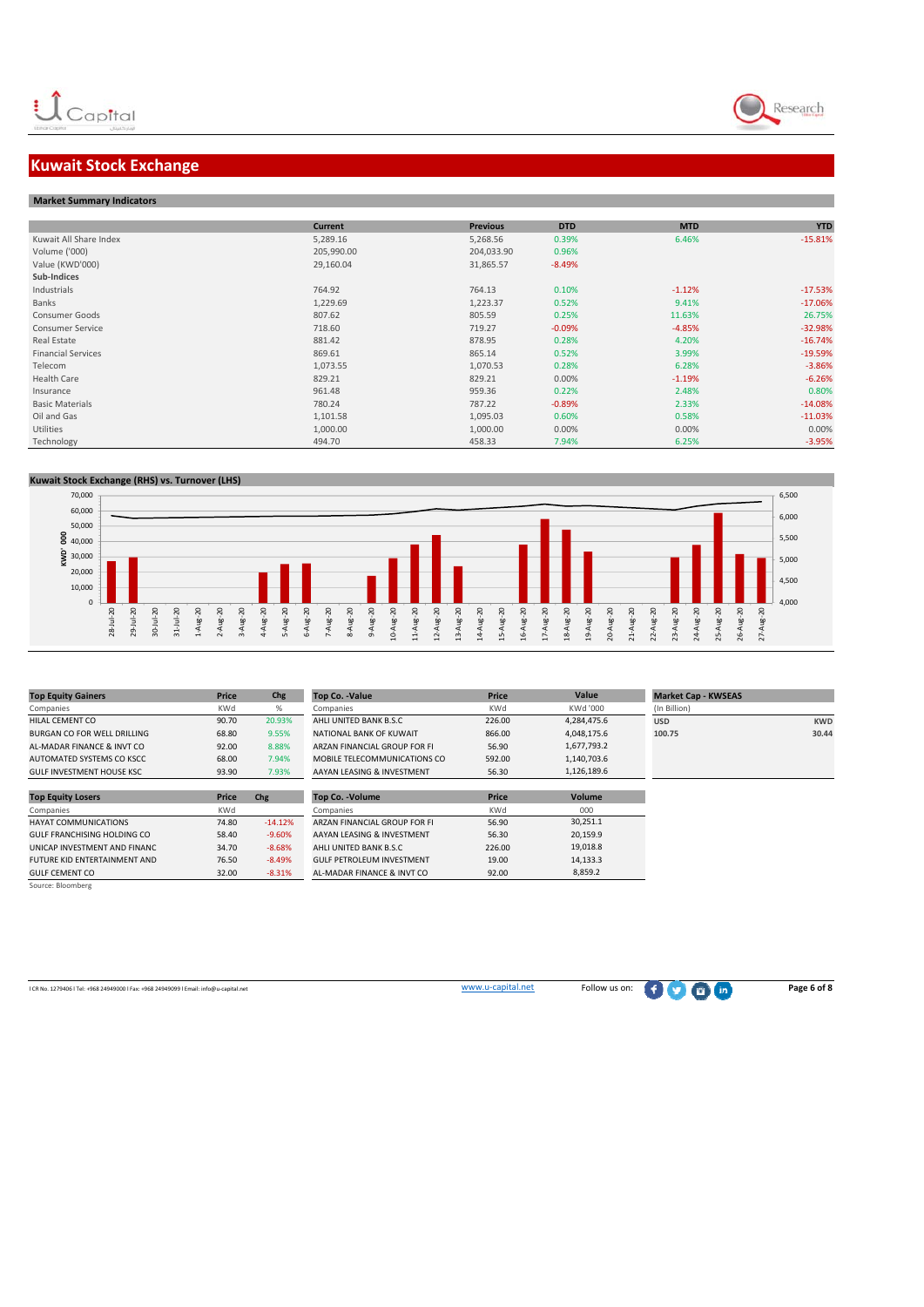

## **Qatar Stock Exchange**

#### **Market Summary Indicators**

|                                | <b>Current</b> | <b>Previous</b> | <b>DTD</b> | <b>MTD</b> | <b>YTD</b> |
|--------------------------------|----------------|-----------------|------------|------------|------------|
| Qatar Stock Exchange Index     | 9,882.93       | 9,898.93        | $-0.16%$   | 5.49%      | $-5.20%$   |
| Volume ('000)                  | 523,990.30     | 218,280.70      | 140.05%    |            |            |
| Value (QAR'000)                | 646,922.90     | 430,047.40      | 50.43%     |            |            |
| Sub-Indices                    |                |                 |            |            |            |
| <b>QE Total Return Index</b>   | 18,999.60      | 19,030.37       | $-0.16%$   | 5.49%      | $-0.96%$   |
| Al Rayan Islamic               | 4,059.26       | 4,060.59        | $-0.03%$   | 7.96%      | 2.74%      |
| All Share Index                | 3,066.91       | 3,067.46        | $-0.02%$   | 4.92%      | $-1.04%$   |
| All Share Banks&Finac          | 4,162.46       | 4,156.89        | 0.13%      | 2.34%      | $-1.37%$   |
| All Share Industrials          | 2,963.78       | 2,982.27        | $-0.62%$   | 13.45%     | 1.08%      |
| All Share Transprt In          | 2,843.41       | 2,865.12        | $-0.76%$   | $-0.71%$   | 11.26%     |
| All Share Real Estate          | 1,669.12       | 1,651.42        | 1.07%      | 6.07%      | 6.65%      |
| All Share Insurance            | 2,114.50       | 2,121.80        | $-0.34%$   | 3.86%      | $-22.68%$  |
| All Share Telecoms In          | 919.14         | 919.14          | 0.00%      | 0.78%      | 2.70%      |
| All Share Consumer Goods & Srv | 8,199.65       | 8,166.83        | 0.40%      | 10.24%     | $-5.17%$   |



| <b>Top Equity Gainers</b>       | <b>Price</b> | Chg      | <b>Top Co. -Value</b>           | Price | Value     | <b>Market Cap - DSM Index</b> |     |
|---------------------------------|--------------|----------|---------------------------------|-------|-----------|-------------------------------|-----|
| Companies                       | QAR          | %        | Companies                       | QAR   | QAR' 000  | (In Billion)                  |     |
| SALAM INTERNATIONAL INVESTME    | 0.58         | 10.00%   | <b>INVESTMENT HOLDING GROUP</b> | 0.57  | 86.922.4  | <b>USD</b>                    | QAR |
| MAZAYA QATAR REAL ESTATE DEV    | 1.19         | 9.92%    | NATIONAL LEASING                | 1.05  | 56,471.3  | 143                           | 521 |
| INVESTMENT HOLDING GROUP        | 0.57         | 5.01%    | SALAM INTERNATIONAL INVESTME    | 0.58  | 52,601.5  |                               |     |
| <b>INMA HOLDING COMPANY</b>     | 4.68         | 4.72%    | MAZAYA QATAR REAL ESTATE DEV    | 1.19  | 45.125.6  |                               |     |
| NATIONAL LEASING                | 1.05         | 4.06%    | <b>INMA HOLDING COMPANY</b>     | 4.68  | 41.449.3  |                               |     |
|                                 |              |          |                                 |       |           |                               |     |
| <b>Top Equity Losers</b>        | Price        | Chg      | <b>Top Co. - Volume</b>         | Price | Value     |                               |     |
| Companies                       | QAR          | %        | Companies                       | QAR   | '000'     |                               |     |
| <b>GULF WAREHOUSING COMPANY</b> | 5.12         | $-1.54%$ | INVESTMENT HOLDING GROUP        | 0.57  | 155.507.1 |                               |     |

-0.83% MAZAYA QATAR REAL ESTATE DEV 1.19<br>-0.62% AAMAL CO 0.89

QATAR INSURANCE CO 2.10 Source: Bloomberg

**OR No. 1279406 l Tel: +968 24949000 l Fax: +968 24949099 l Email: info@u-capital.net Page 7** of 8

INDUSTRIES QATAR 9.85 ‐1.50% SALAM INTERNATIONAL INVESTME 0.58 QATAR GERMAN CO FOR MEDICAL 2.52 ‐1.18% NATIONAL LEASING 1.05



93,347.1 53,758.9 38,617.4 36,478.2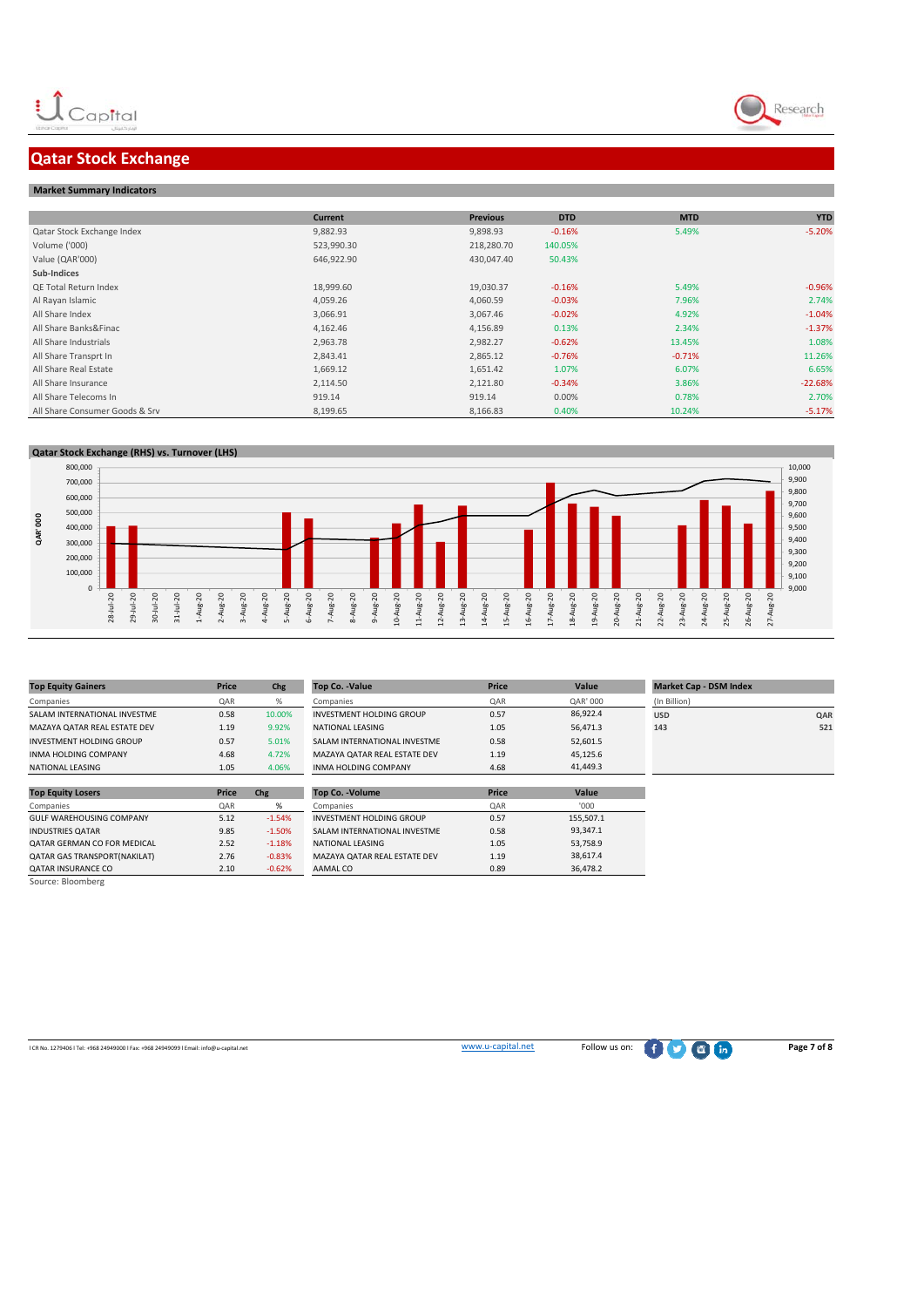



### **Bahrain Bourse**

| <b>Market Summary Indicators</b> |  |
|----------------------------------|--|

|                          | <b>Current</b> | <b>Previous</b> | <b>DTD</b> | <b>MTD</b> | <b>YTD</b> |
|--------------------------|----------------|-----------------|------------|------------|------------|
| Bahrain Bourse           | 1,380.89       | 1,373.11        | 0.57%      | 7.00%      | $-14.24%$  |
| Volume ('000)            | 12,911         | 7,581           | 70.31%     |            |            |
| Value (BHD'000)          | 2,697.28       | 1,865.89        | 44.56%     |            |            |
| Sub-Indices              |                |                 |            |            |            |
| Banks                    | 3,253.39       | 3,229.75        | 0.73%      | 10.08%     | $-17.59%$  |
| <b>Hotel and Tourism</b> | 2,180.09       | 2,188.75        | $-0.40%$   | $-0.40%$   | $-6.68%$   |
| Industiral               | 618.92         | 614.20          | 0.77%      | 19.39%     | $-8.18%$   |
| Insurance                | 1,454.60       | 1,454.60        | 0.00%      | $-1.13%$   | $-0.25%$   |
| Investment               | 585.88         | 585.88          | 0.00%      | 0.16%      | $-16.74%$  |
| Services                 | 1,432.64       | 1,421.18        | 0.81%      | 2.76%      | $-0.49%$   |

#### **Bahrain Bourse (RHS) vs. Turnover (LHS)**



| <b>Top Equity Gainers</b> | Price      | Chg      | <b>Top Co. -Value</b>          | Price      | Value           | <b>Market Cap - BHSEASI</b> |            |
|---------------------------|------------|----------|--------------------------------|------------|-----------------|-----------------------------|------------|
| Companies                 | <b>BHD</b> | %        | Companies                      | <b>BHD</b> | <b>BHD' 000</b> | (In Billion)                |            |
| <b>BBK BSC</b>            | 0.50       | 2.46%    | <b>GFH FINANCIAL GROUP BSC</b> | 0.17       | 805.2           | <b>USD</b>                  | <b>BHD</b> |
| <b>BAHRAIN TELECOM CO</b> | 0.42       | 1.44%    | AHLI UNITED BANK B.S.C         | 0.73       | 712.1           | 21                          | 8          |
| ALUMINIUM BAHRAIN BSC     | 0.38       | 0.79%    | <b>BAHRAIN TELECOM CO</b>      | 0.42       | 276.3           |                             |            |
| AHLI UNITED BANK B.S.C    | 0.73       | 0.69%    | <b>BBK BSC</b>                 | 0.50       | 273.2           |                             |            |
|                           | ٠          |          | ALUMINIUM BAHRAIN BSC          | 0.38       | 234.0           |                             |            |
|                           |            |          |                                |            |                 |                             |            |
| <b>Top Equity Losers</b>  | Price      | Chg      | <b>Top Co. - Volume</b>        | Price      | Volume          |                             |            |
| Companies                 | <b>BHD</b> | %        | Companies                      | <b>BHD</b> | '000            |                             |            |
| NATIONAL HOTELS CO        | 0.14       | $-2.88%$ | <b>GFH FINANCIAL GROUP BSC</b> | 0.17       | 4,880.0         |                             |            |
| $\sim$                    | $\sim$     |          | AHLI UNITED BANK B.S.C         | 0.73       | 977.4           |                             |            |
| $\overline{\phantom{a}}$  | ٠          | . .      | <b>BAHRAIN TELECOM CO</b>      | 0.42       | 659.6           |                             |            |
| $\sim$                    | $\sim$     |          | ALUMINIUM BAHRAIN BSC          | 0.38       | 612.6           |                             |            |
|                           | $\sim$     |          | <b>BBK BSC</b>                 | 0.50       | 556.6           |                             |            |
| Source: Bloomberg         |            |          |                                |            |                 |                             |            |

<br>
ICR No. 1279406 l Tel: +968 24949000 l Fax: +968 24949099 l Email: info@u‐capital.net **Page 8 of 8**<br> **WWW.u-capital.net** Follow us on: **Page 8 of 8**